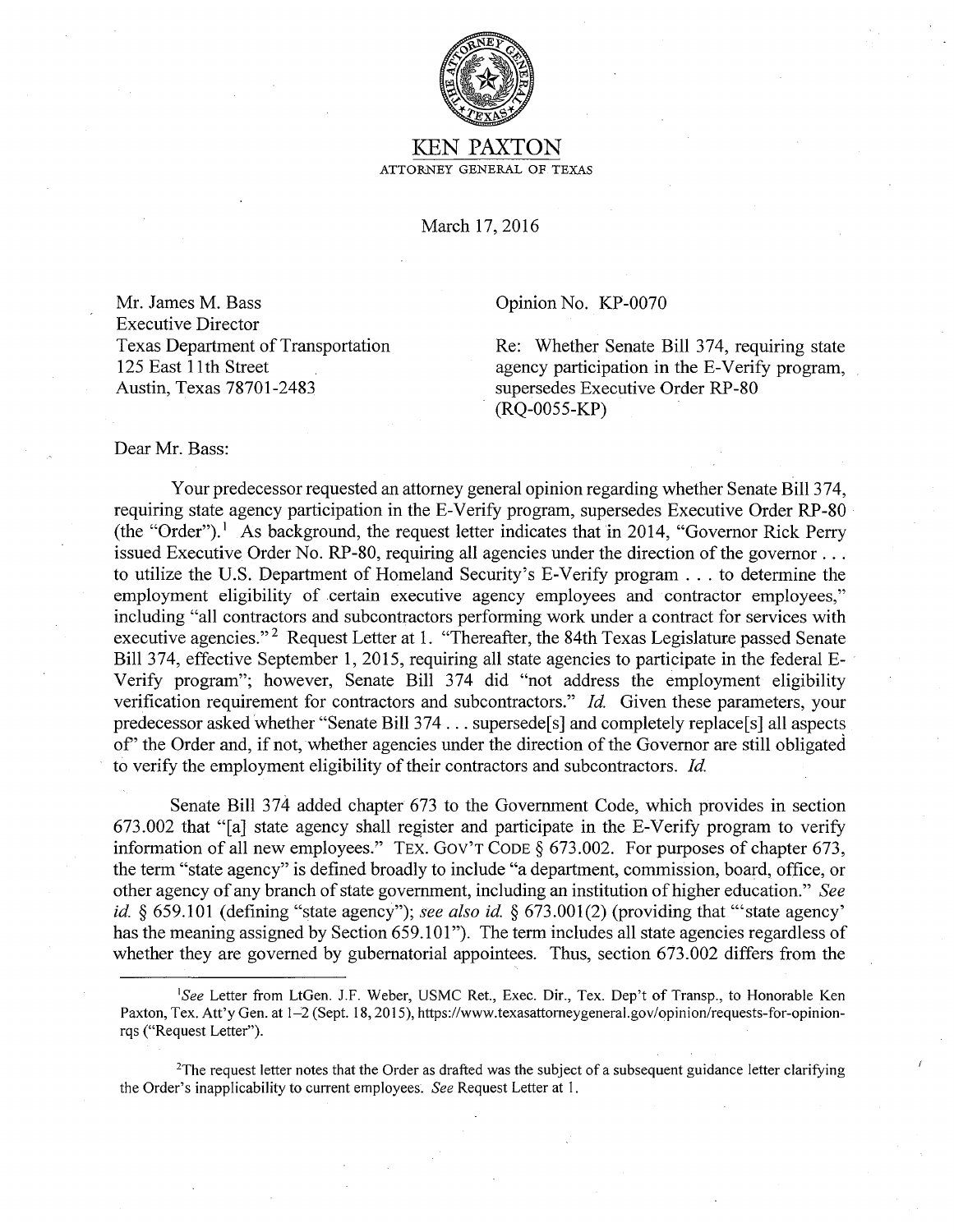Order in terms of who must comply with the requirement of verifying employment eligibility. Another difference is that section 673.002 mandates the employment eligibility verification only of"new employees" and not contractors and subcontractors. Section 673.002 does not, therefore, supersede the portion of the Order requiring verification of contractors and subcontractors.

In sum, section 673.002 of the Government Code supersedes the Order with respect to the requirement that all state agencies must verify the employment eligibility of new employees through E-Verify. With respect to the verification of employment eligibility of contractors and subcontractors by state agencies under the direction of the Governor, section 673.002 does not specifically preempt or supersede the Order.